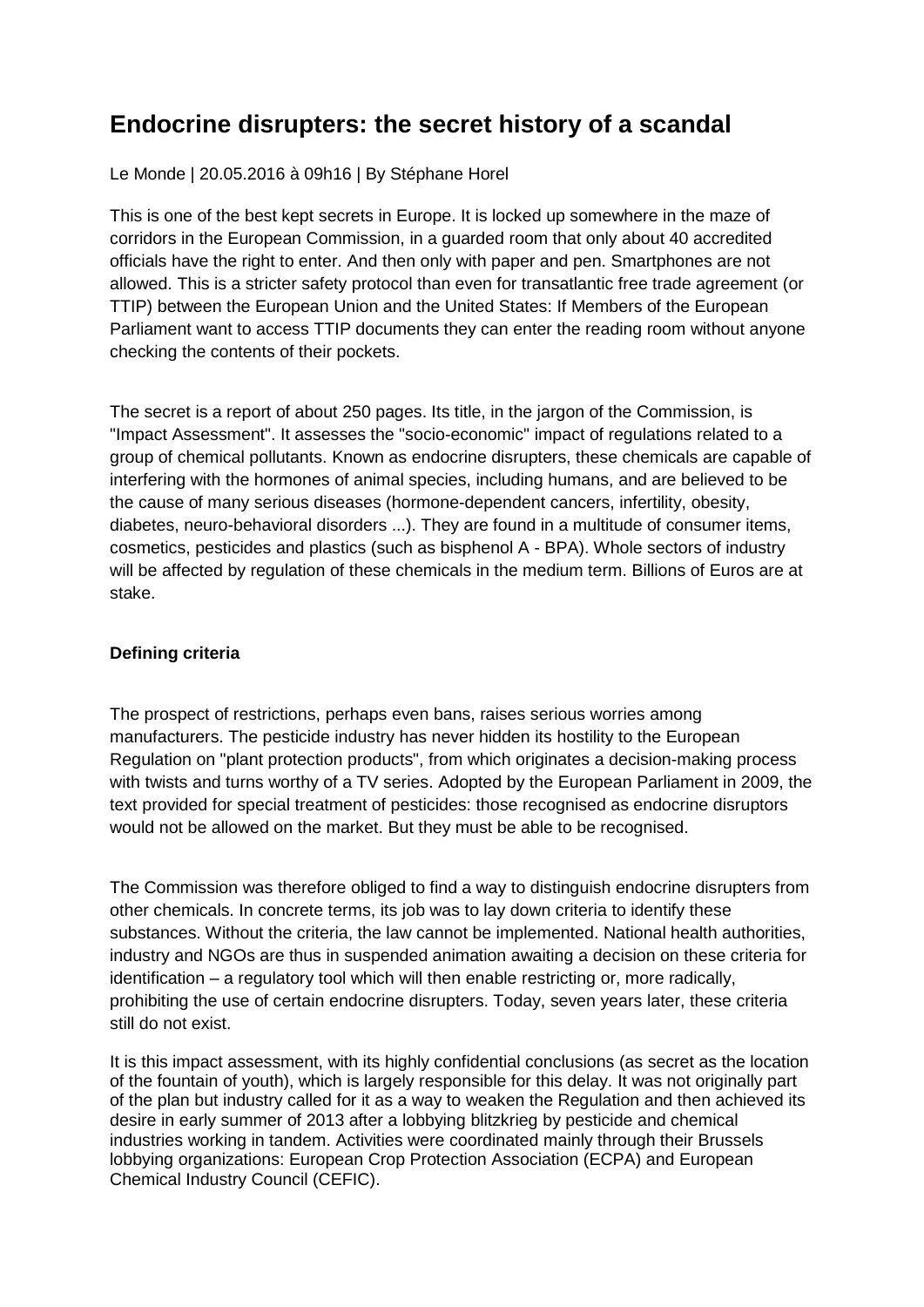### **A hypersensitive file**

The giants of agrochemicals were also on the battlefield: both the two German heavyweights, BASF and Bayer and the Swiss multinational, Syngenta. The Commission's Secretary General Catherine Day finally yielded to their request for an impact assessment on the basis of "divergent opinions" in the scientific community and the "potential impacts on sectors of the chemical industry and international trade" - a direct reference to TTIP, on which negotiations were then just beginning. In an internal memo dated 2 July 2013, Ms Day, the then highest European Union official, described the criteria for endocrine disruptors as a "sensitive subject". Sensitive, it stayed. And hypersensitive, it became.

The European Parliament had given a deadline for the Commission to write these infamous criteria: December 2013. Not seeing anything coming, Sweden had decided to take the Commission to court. This move was supported by France, Denmark, Finland and the Netherlands and also by the Parliament and the Council - a rare configuration.

The Court of Justice of the European Union did not delay in its response. Just before Christmas 2015, it found that the Commission, which is after all the guardian of the treaties, had "violated the law of the Union". The judgement swept away the "alleged need for an impact assessment of the scientific criteria" that the Commission had placed at the heart of its defence. But the same day, the spokesperson of the European Commissioner for Health, the Lithuanian Vytenis Andriukaitis announced bluntly that the impact study would still be carried through. Already hypersensitive, the file became inflammable.

#### **What cost of illness?**

The European parliamentarians are furious. Some of them have already sent several letters to the President of the Commission. These had no effect. On 13 January, the President of the Parliament wrote to Jean-Claude Juncker. The Commission's delay was "unacceptable", underlined Martin Schulz. Equally, continuing the impact assessment was "in defiance of the judgment" of the highest court of the EU, to which he asked the Commission to "comply without delay". The message was repeated in a second letter on 10 March. Sweden, for its part, continues to keep up the pressure. In a document dated 13 May that Le Monde has obtained, Sweden curtly reminds the Commission services that the Court "prohibits the use of economic considerations to define criteria".

So what is the nature of the "economic considerations" contained in the pages of the impact study under lock and key? In addition to the impact on the industry, will they take into account the cost of diseases related to exposure to endocrine disruptors in Europe, which was estimated by independent studies to be at between 157 billion and 288 billion euros per year (University of Utrecht, 2016)? The suspense will end on 15 June. According to our sources, the final proposal on the criteria for the identification of endocrine disrupters will be presented in a meeting of the college of European Commissioners that day.

• Stéphane Horel Journalist for Le Monde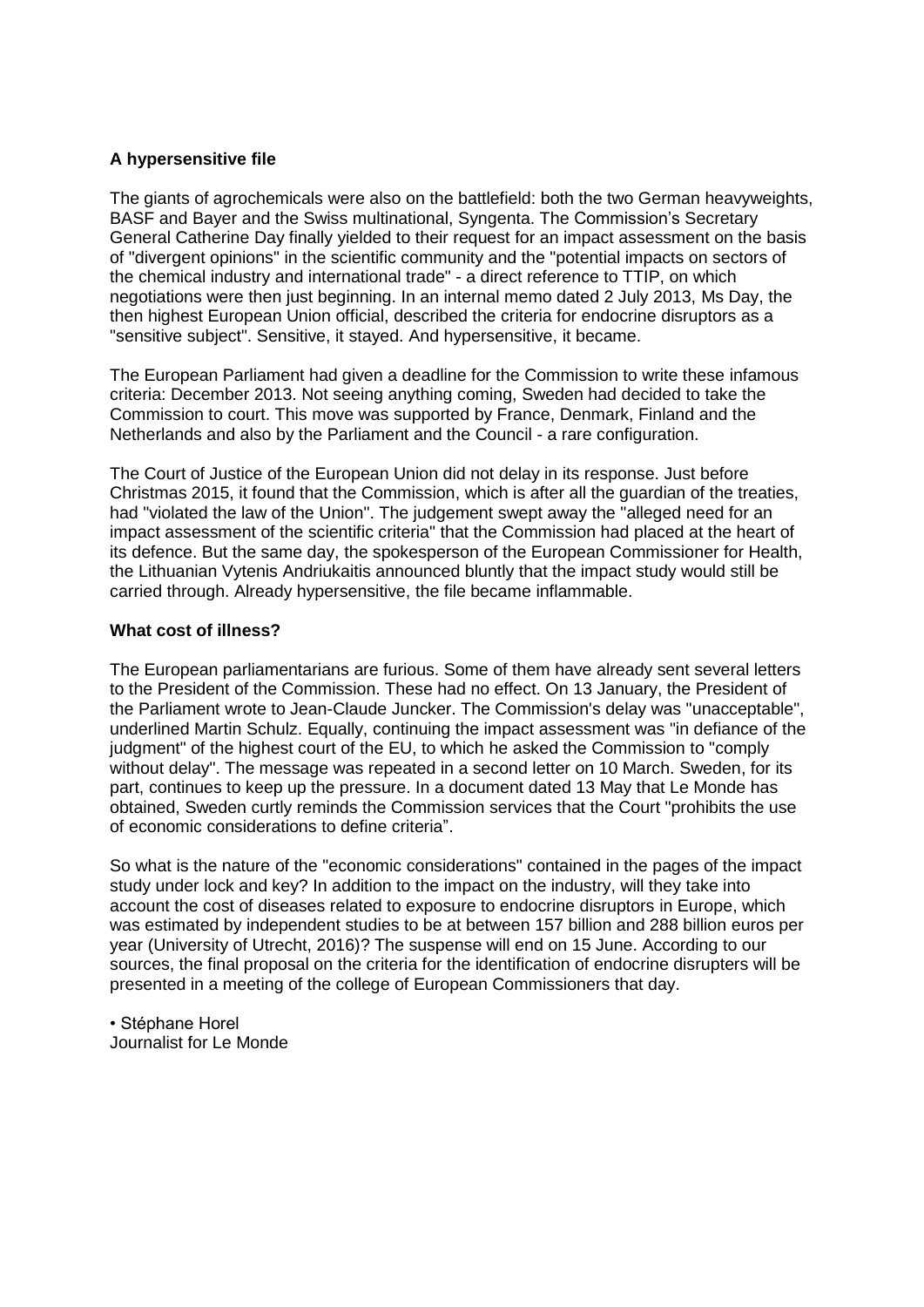# **Perturbateurs endocriniens : l'histoire secrète d'un scandale**

Le Monde | 20.05.2016 à 06h45 • Mis à jour le 20.05.2016 à 09h16 | Par Stéphane Horel



C'est l'un des secrets les mieux gardés d'Europe. Il est enfermé quelque part dans le dédale des couloirs de la Commission européenne, dans une pièce à accès surveillé, où seule une quarantaine de fonctionnaires accrédités ont le droit d'entrer. Avec du papier, un stylo. Les smartphones sont confisqués. Un dispositif de sécurité plus strict encore que pour l'accord de libre-échange transatlantique entre l'Union européenne et les Etats-Unis (ou Tafta) : pour connaître les documents le concernant, les eurodéputés, eux, peuvent pénétrer dans la salle de lecture sans que l'on s'enquière du contenu de leurs poches.

Ce secret, c'est un rapport d'environ 250 pages. Dans le jargon de la Commission, une *« étude d'impact ».* Celle-là évalue les conséquences *« socio-économiques »* d'une réglementation visant une famille de polluants chimiques. Capables d'interférer avec les hormones des espèces animales, humains compris, les perturbateurs endocriniens sont soupçonnés d'être à l'origine de nombreuses maladies graves (cancers hormonaux-dépendants, infertilité, obésité, diabète, troubles neuro-comportementaux…). Ces substances se trouvent dans une multitude d'objets de consommation courante, dans les cosmétiques, les pesticides ou les plastiques (à l'instar du bisphénol A). Des secteurs entiers de l'industrie seront concernés à moyen terme par leur réglementation. Des milliards d'euros sont en jeu.

## **Définir les critères**

La perspective d'éventuelles restrictions, parfois même d'interdictions, suscite de vives inquiétudes chez les industriels. Le secteur des pesticides, en particulier, n'a jamais caché son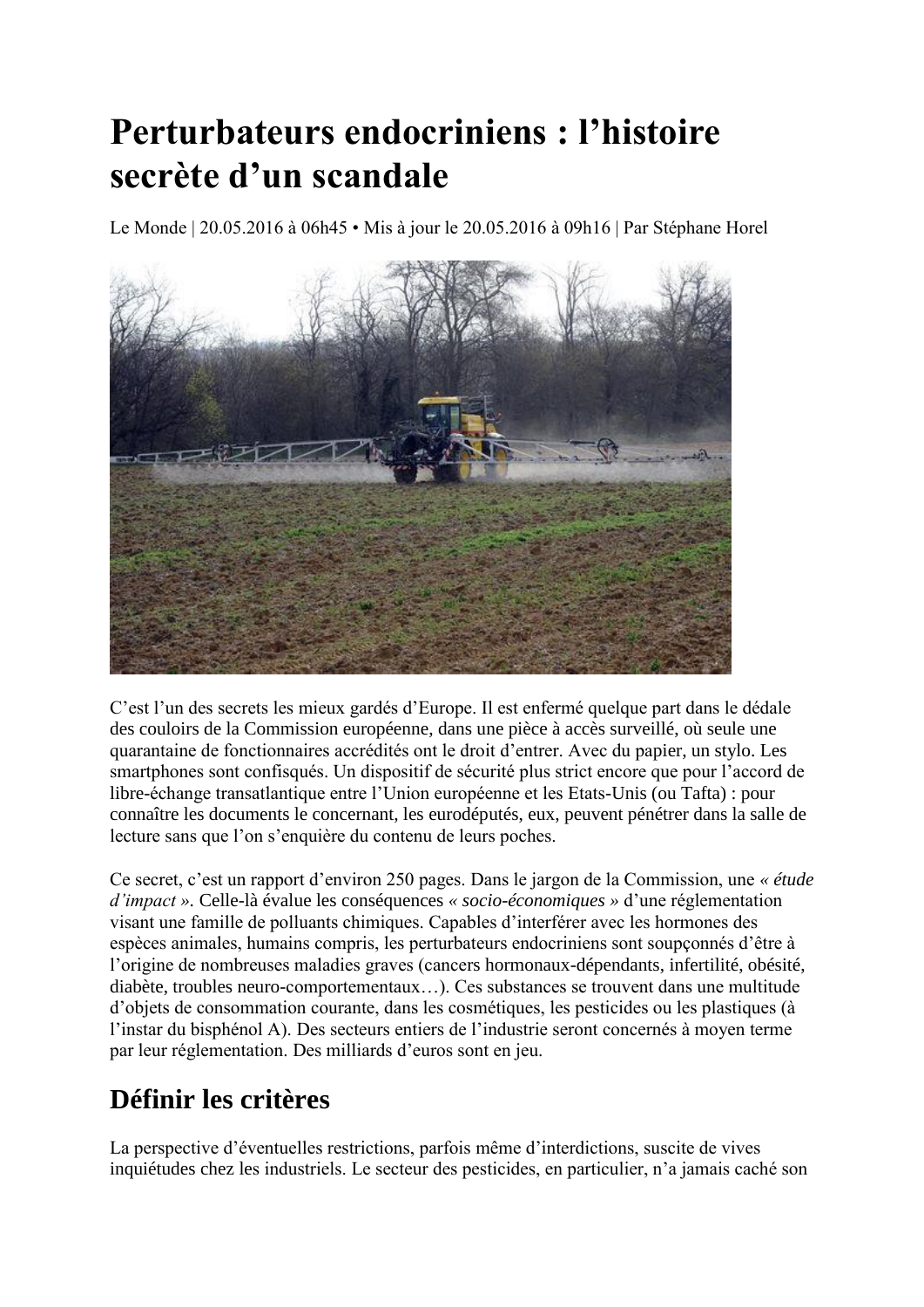hostilité à certaines dispositions du règlement européen sur les « produits phytopharmaceutiques », qui est à l'origine d'un processus de décision aux rebondissements dignes d'une série télévisée. Adopté au Parlement en 2009, ce texte réserve en effet un traitement spécial aux pesticides : ceux reconnus comme perturbateurs endocriniens ne seront plus autorisés sur le marché. Encore faut-il pouvoir les reconnaître.

La Commission devait donc trouver le moyen de distinguer les perturbateurs endocriniens des autres produits chimiques. Très concrètement, son travail consistait à énoncer des critères qui permettraient de les identifier. Sans critères, pas d'application de la loi. Autorités sanitaires nationales, industriels et ONG sont ainsi suspendus à une décision imminente sur ces critères d'identification – outil réglementaire qui permettra ensuite d'en restreindre l'usage ou, plus radicalement, d'en interdire certains. Or, sept ans plus tard, les critères n'existent toujours pas.

C'est cette étude d'impact, aux conclusions apparemment aussi confidentielles que l'adresse de la fontaine de Jouvence, qui en est en grande partie responsable. Elle n'était pas prévue au départ, mais l'industrie l'a réclamée afin d'affaiblir la réglementation, puis l'a obtenue à l'issue d'une offensive éclair de lobbying menée en tandem par les industriels des pesticides et de la chimie au début de l'été 2013. Principalement au travers de leurs organisations de lobbying bruxelloises : l'Association européenne de protection des plantes (ECPA) et le Conseil européen de l'industrie chimique (Cefic).

## **Un dossier hypersensible**

Mais les géants de l'agrochimie étaient aussi montés au front : les deux poids lourds allemands BASF et Bayer, ainsi que la multinationale suisse Syngenta. L'ancienne secrétaire générale de la Commission, Catherine Day, avait fini par céder à leur requête au nom des *« opinions divergentes »* dans la communauté scientifique et des *« impacts potentiels sur des pans de l'industrie chimique et le commerce international »* – une référence directe au Tafta, dont les négociations venaient alors tout juste de commencer. Dans une note interne datée du 2 juillet 2013, la plus haute fonctionnaire européenne qualifiait alors les critères des perturbateurs endocriniens de *« sujet sensible ».* Sensible, il est resté. Et même hypersensible, il est devenu.

Car le Parlement européen avait donné une date butoir à la Commission pour rédiger ces fameux critères : décembre 2013. Ne voyant rien venir, la Suède avait alors décidé de poursuivre la Commission en justice. Une procédure soutenue par la France, le Danemark, la Finlande et les Pays-Bas et à laquelle s'étaient joints le Parlement et le Conseil – une configuration rare.

La Cour de justice de l'Union européenne n'a, elle, pas tardé. Juste avant Noël 2015, elle a jugé que la Commission avait *« violé le droit de l'Union »,* elle qui est pourtant la gardienne des traités. L'arrêt balaye la *« prétendue nécessité de procéder à une analyse d'impact des critères scientifiques »* que la Commission a placée au cœur de sa défense. Mais le jour même, le porte-parole du commissaire européen à la santé, le Lituanien Vytenis Andriukaitis, annonce tout de go que l'étude d'impact sera malgré tout menée jusqu'au bout. D'hypersensible, le dossier devient inflammable.

## **Quid du coût des maladies ?**